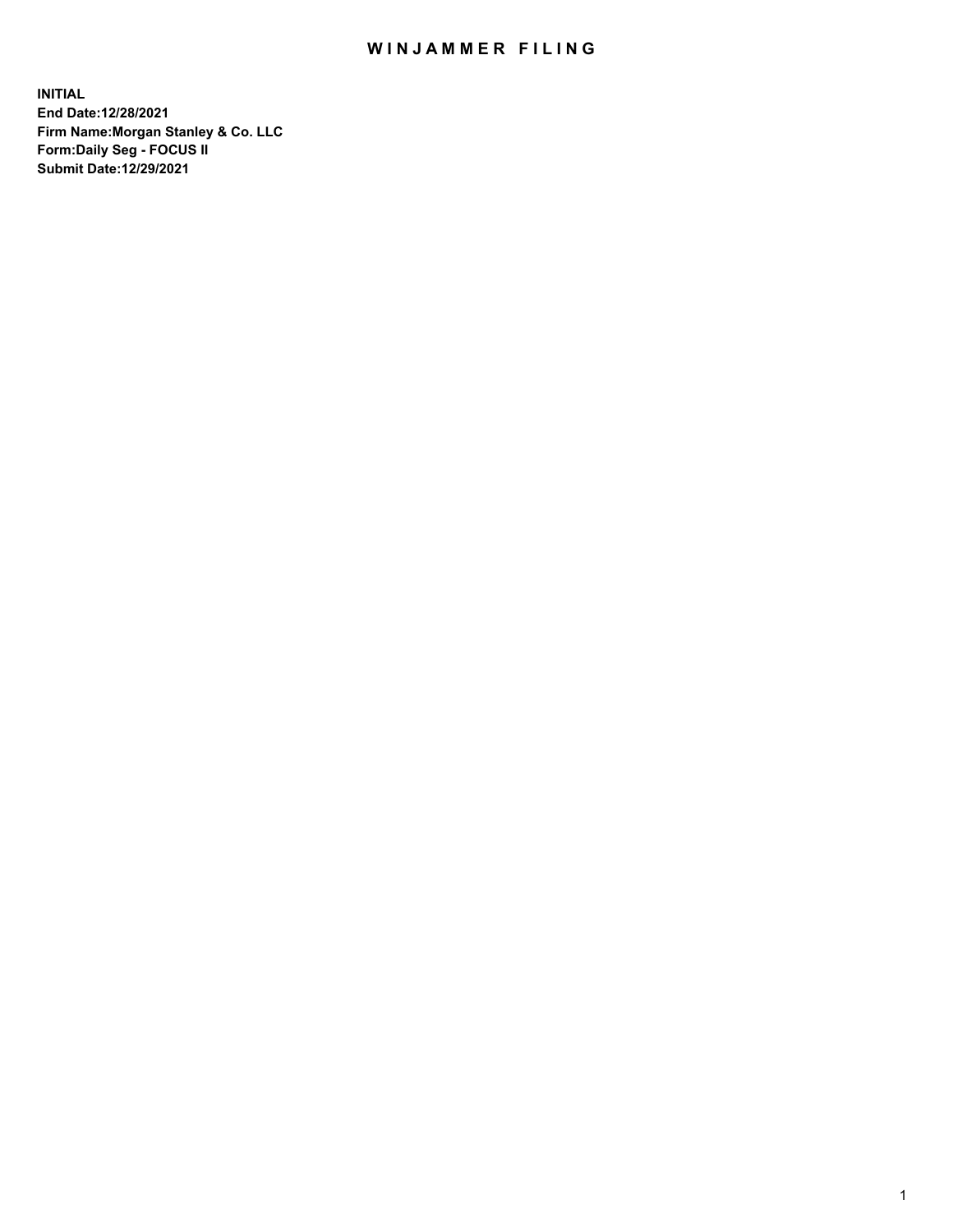**INITIAL End Date:12/28/2021 Firm Name:Morgan Stanley & Co. LLC Form:Daily Seg - FOCUS II Submit Date:12/29/2021 Daily Segregation - Cover Page**

| Name of Company                                                                                                                                                                                                                                                                                                                | <b>Morgan Stanley &amp; Co. LLC</b>                    |
|--------------------------------------------------------------------------------------------------------------------------------------------------------------------------------------------------------------------------------------------------------------------------------------------------------------------------------|--------------------------------------------------------|
| <b>Contact Name</b>                                                                                                                                                                                                                                                                                                            | <b>Ikram Shah</b>                                      |
| <b>Contact Phone Number</b>                                                                                                                                                                                                                                                                                                    | 212-276-0963                                           |
| <b>Contact Email Address</b>                                                                                                                                                                                                                                                                                                   | Ikram.shah@morganstanley.com                           |
| FCM's Customer Segregated Funds Residual Interest Target (choose one):<br>a. Minimum dollar amount: ; or<br>b. Minimum percentage of customer segregated funds required:% ; or<br>c. Dollar amount range between: and; or<br>d. Percentage range of customer segregated funds required between:% and%.                         | 235,000,000<br><u>0</u><br>0 Q<br>0 Q                  |
| FCM's Customer Secured Amount Funds Residual Interest Target (choose one):<br>a. Minimum dollar amount: ; or<br>b. Minimum percentage of customer secured funds required:% ; or<br>c. Dollar amount range between: and; or<br>d. Percentage range of customer secured funds required between: % and %.                         | 140,000,000<br><u>0</u><br><u>00</u><br>0 <sub>0</sub> |
| FCM's Cleared Swaps Customer Collateral Residual Interest Target (choose one):<br>a. Minimum dollar amount: ; or<br>b. Minimum percentage of cleared swaps customer collateral required:% ; or<br>c. Dollar amount range between: and; or<br>d. Percentage range of cleared swaps customer collateral required between:% and%. | 92,000,000<br><u>0</u><br>0 Q<br>00                    |

Attach supporting documents CH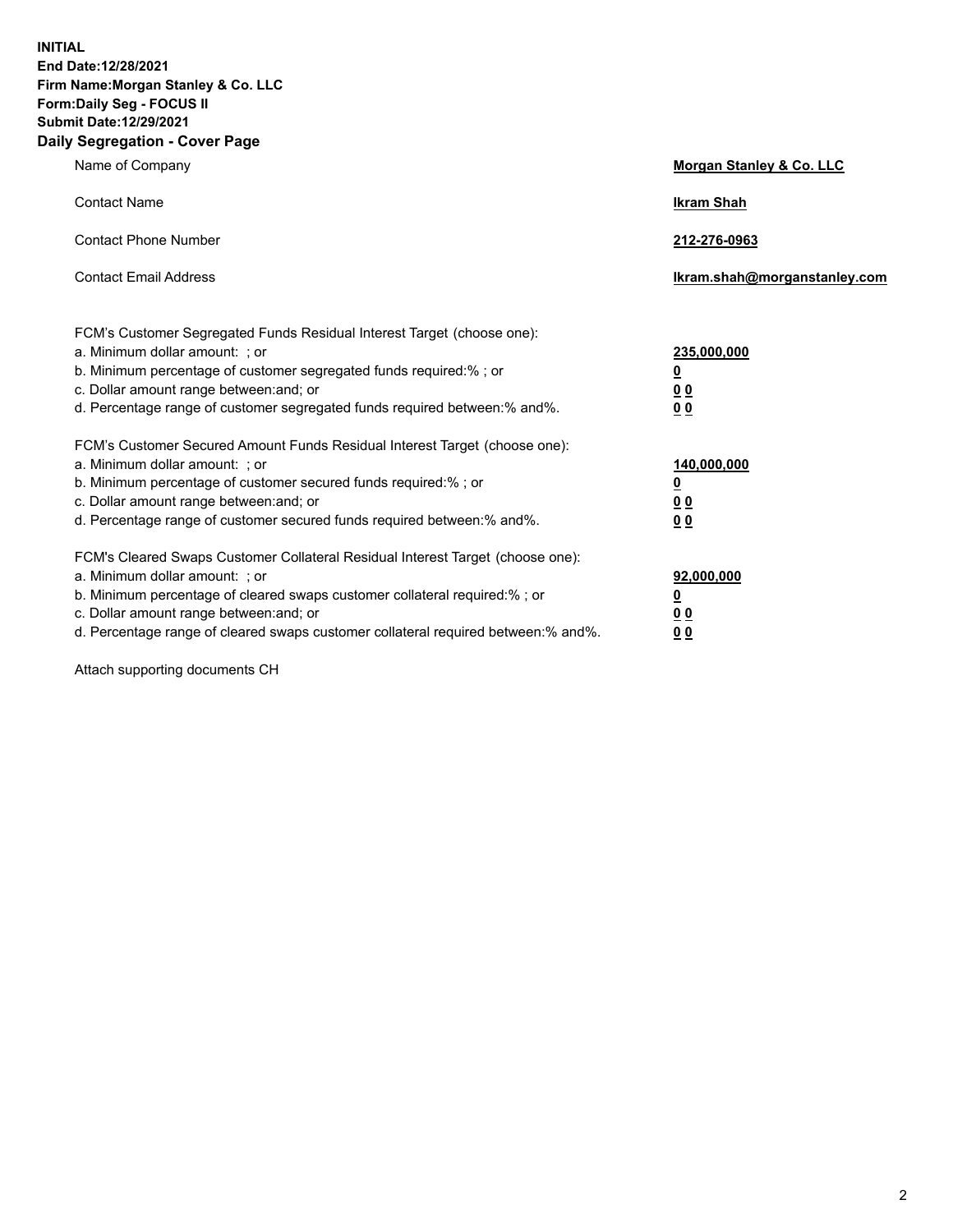## **INITIAL End Date:12/28/2021 Firm Name:Morgan Stanley & Co. LLC Form:Daily Seg - FOCUS II Submit Date:12/29/2021**

## **Daily Segregation - Secured Amounts**

Foreign Futures and Foreign Options Secured Amounts Amount required to be set aside pursuant to law, rule or regulation of a foreign government or a rule of a self-regulatory organization authorized thereunder 1. Net ledger balance - Foreign Futures and Foreign Option Trading - All Customers A. Cash **6,043,203,603** [7315] B. Securities (at market) **1,784,057,059** [7317] 2. Net unrealized profit (loss) in open futures contracts traded on a foreign board of trade **312,023,136** [7325] 3. Exchange traded options a. Market value of open option contracts purchased on a foreign board of trade **21,653,893** [7335] b. Market value of open contracts granted (sold) on a foreign board of trade **-16,915,815** [7337] 4. Net equity (deficit) (add lines 1. 2. and 3.) **8,144,021,876** [7345] 5. Account liquidating to a deficit and account with a debit balances - gross amount **19,787,817** [7351] Less: amount offset by customer owned securities **-18,497,282** [7352] **1,290,535** 6. Amount required to be set aside as the secured amount - Net Liquidating Equity Method (add lines 4 and 5)

7. Greater of amount required to be set aside pursuant to foreign jurisdiction (above) or line 6.

## FUNDS DEPOSITED IN SEPARATE REGULATION 30.7 ACCOUNTS

- 1. Cash in banks
	- A. Banks located in the United States **88,999,552** [7500]
	- B. Other banks qualified under Regulation 30.7 **820,261,463** [7520] **909,261,015**
- 2. Securities
	- A. In safekeeping with banks located in the United States **475,883,748** [7540]
	- B. In safekeeping with other banks qualified under Regulation 30.7 **78,341,312** [7560] **554,225,060**
- 3. Equities with registered futures commission merchants
	-
	- B. Securities **0** [7590]
	- C. Unrealized gain (loss) on open futures contracts **2,496,718** [7600]
	- D. Value of long option contracts **0** [7610]
	- E. Value of short option contracts **0** [7615] **8,524,962** [7620]
- 4. Amounts held by clearing organizations of foreign boards of trade
	- A. Cash **0** [7640]
	- B. Securities **0** [7650]
	- C. Amount due to (from) clearing organization daily variation **0** [7660]
	- D. Value of long option contracts **0** [7670]
	- E. Value of short option contracts **0** [7675] **0** [7680]
- 5. Amounts held by members of foreign boards of trade
	-
	-
	- C. Unrealized gain (loss) on open futures contracts **309,526,418** [7720]
	- D. Value of long option contracts **21,653,893** [7730]
	-
- 6. Amounts with other depositories designated by a foreign board of trade **0** [7760]
- 7. Segregated funds on hand **0** [7765]
- 8. Total funds in separate section 30.7 accounts **8,361,225,368** [7770]
- 9. Excess (deficiency) Set Aside for Secured Amount (subtract line 7 Secured Statement Page 1 from Line 8)
- 10. Management Target Amount for Excess funds in separate section 30.7 accounts **140,000,000** [7780]
- 11. Excess (deficiency) funds in separate 30.7 accounts over (under) Management Target **75,912,957** [7785]

**0** [7305]

[7354] **8,145,312,411** [7355]

**8,145,312,411** [7360]

[7530]

[7570]

A. Cash **6,028,244** [7580]

 A. Cash **5,345,117,836** [7700] B. Securities **1,229,831,999** [7710] E. Value of short option contracts **-16,915,815** [7735] **6,889,214,331** [7740] **215,912,957** [7380]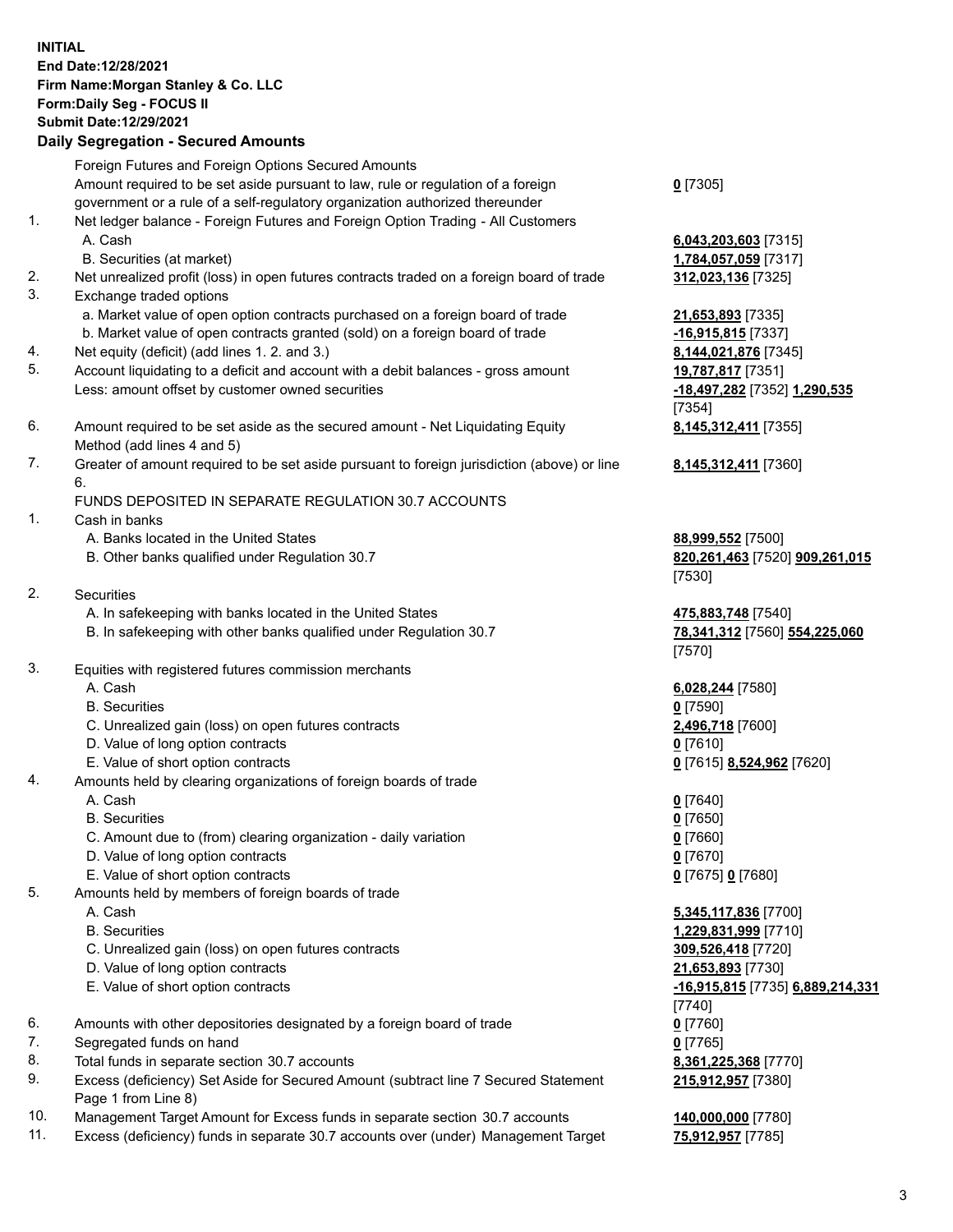**INITIAL End Date:12/28/2021 Firm Name:Morgan Stanley & Co. LLC Form:Daily Seg - FOCUS II Submit Date:12/29/2021 Daily Segregation - Segregation Statement** SEGREGATION REQUIREMENTS(Section 4d(2) of the CEAct) 1. Net ledger balance A. Cash **14,867,561,643** [7010] B. Securities (at market) **6,928,199,184** [7020] 2. Net unrealized profit (loss) in open futures contracts traded on a contract market **1,893,177,172** [7030] 3. Exchange traded options A. Add market value of open option contracts purchased on a contract market **989,318,939** [7032] B. Deduct market value of open option contracts granted (sold) on a contract market **-355,240,949** [7033] 4. Net equity (deficit) (add lines 1, 2 and 3) **24,323,015,989** [7040] 5. Accounts liquidating to a deficit and accounts with debit balances - gross amount **156,352,811** [7045] Less: amount offset by customer securities **-155,979,964** [7047] **372,847** [7050] 6. Amount required to be segregated (add lines 4 and 5) **24,323,388,836** [7060] FUNDS IN SEGREGATED ACCOUNTS 7. Deposited in segregated funds bank accounts A. Cash **2,690,936,056** [7070] B. Securities representing investments of customers' funds (at market) **0** [7080] C. Securities held for particular customers or option customers in lieu of cash (at market) **3,099,345,630** [7090] 8. Margins on deposit with derivatives clearing organizations of contract markets A. Cash **14,845,919,941** [7100] B. Securities representing investments of customers' funds (at market) **0** [7110] C. Securities held for particular customers or option customers in lieu of cash (at market) **3,676,404,973** [7120] 9. Net settlement from (to) derivatives clearing organizations of contract markets **-395,041,067** [7130] 10. Exchange traded options A. Value of open long option contracts **989,318,939** [7132] B. Value of open short option contracts **-355,240,949** [7133] 11. Net equities with other FCMs A. Net liquidating equity **5,574,183** [7140] B. Securities representing investments of customers' funds (at market) **0** [7160] C. Securities held for particular customers or option customers in lieu of cash (at market) **0** [7170] 12. Segregated funds on hand **152,448,581** [7150] 13. Total amount in segregation (add lines 7 through 12) **24,709,666,287** [7180] 14. Excess (deficiency) funds in segregation (subtract line 6 from line 13) **386,277,451** [7190] 15. Management Target Amount for Excess funds in segregation **235,000,000** [7194]

16. Excess (deficiency) funds in segregation over (under) Management Target Amount Excess

**151,277,451** [7198]